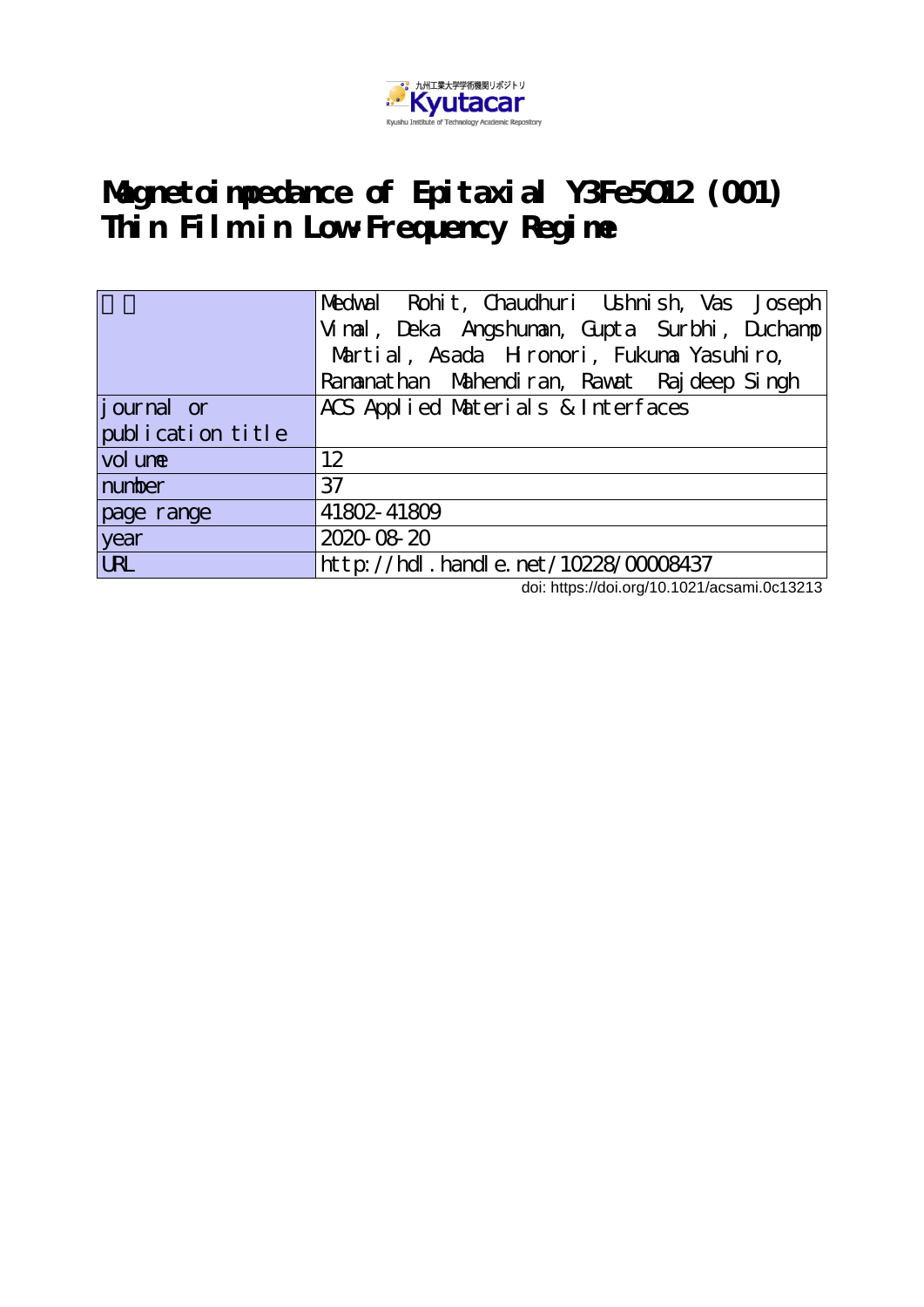Magnetoimpedance in epitaxial  $Y_3Fe<sub>5</sub>O<sub>12</sub>$  (001) thin film in low-frequency regime

Rohit Medwal<sup>1§</sup>, Ushnish Chaudhuri<sup>2§</sup>, Joseph Vimal Vas<sup>1</sup>, Angshuman Deka<sup>3</sup>, Surbhi Gupta<sup>3\*</sup>, Martial Duchamp<sup>4</sup>, Hironori Asada<sup>5</sup>, Yasuhiro Fukuma<sup>3</sup>, Mahendiran Ramanathan<sup>2,</sup> and Rajdeep Singh Rawat<sup>1\*</sup>

- <sup>1.</sup> Natural Science and Science Education, National Institute of Education, Nanyang Technological University, 637616, Singapore
- <sup>2.</sup> Physics Department, National University of Singapore, Republic of Singapore 117551
- <sup>3.</sup> Graduate of Computer Science and Electronics, Kyushu Institute of Technology, 680-4 Kawazu, Iizuka 820-8502, Japan
- <sup>4.</sup> School of Material Science and Engineering, Facility for Analysis, Characterization, Testing and Simulation (FACTS), Nanyang Technological University, Singapore
- <sup>5.</sup> Graduate School of Sciences and Technology for Innovation, Yamaguchi University, Ube 755-8611, Japan

§ Equal contribution

**Abstract:** The atomically flat interface of Y<sub>3</sub>Fe<sub>5</sub>O<sub>12</sub> (YIG) thin film and Gd<sub>3</sub>Ga<sub>5</sub>O<sub>12</sub> (GGG) substrate play a vital role in obtaining the magnetization dynamics of YIG below and above the anisotropy field. Here, magneto-impedance (MI) is used to investigate the magnetization dynamics in fully epitaxial 45 nm YIG thin films grown on the GGG (001) substrates using a copper strip coil in the MHz-GHz frequency region. The resistance (*R*) and reactance (*X*), which are components of impedance (Z), allow us to probe the absorptive and dispersive components of the dynamic permeability, whereas a conventional spectrometer only measures the field derivative of the power absorbed. The distinct excitation modes arising from the uniform and non-uniform excitation of magnetization dynamics of the magnetization vector of YIG, above and below the anisotropy field, are observed. The magneto-dynamics clearly shows the visible dichotomy between two resonant fields below and above the anisotropy field and its motion as a function of the direction of the applied magnetic field. A low value of the damping factor  $\sim 4.7 - 6.1 \times 10^{-4}$  is estimated for uniform excitation mode with anisotropy field of  $65 \pm 2$  Oe. Investigation of anisotropy field dependent magneto-dynamics across these two different regimes, below and above anisotropy field, in the low-frequency mode can be used in designing the YIG based resonators, oscillators, filters, and magnonic devices.

Keywords: Magnetization dynamics, magneto-impedance, YIG, anisotropy field

\*Correspondence: rajdeep.rawat@nie.edu.sg, surbhi.gupta208@gmail.com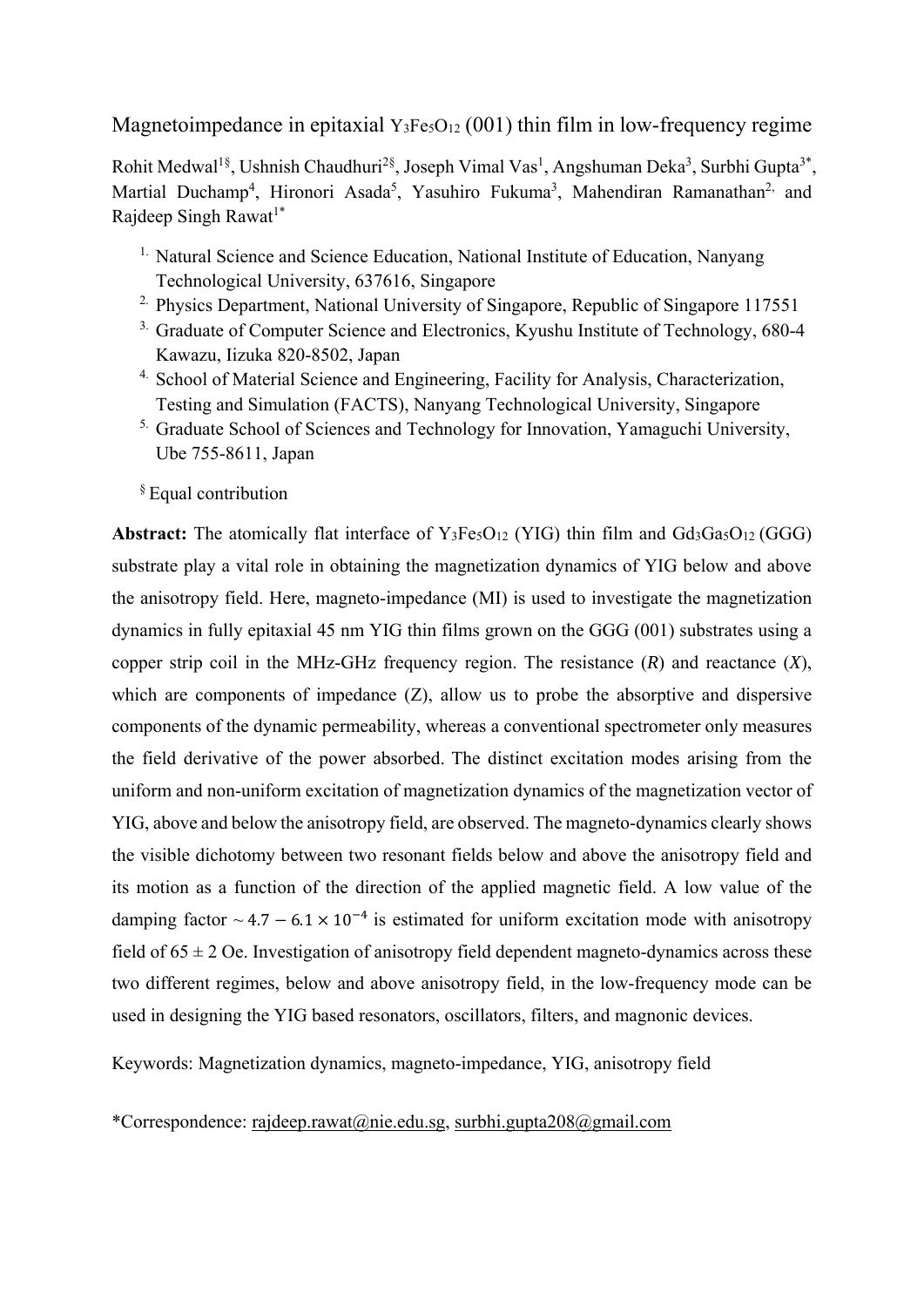#### **I. Introduction**

Yttrium iron garnet (YIG, Y<sub>3</sub>Fe<sub>5</sub>O<sub>12</sub>), is a well-known ferrimagnetic insulator with low damping of  $\sim 10^{-5}$  and is among prevalent choices to study spin current related transport phenomena such as spin Seebeck effect, spin Hall magnetoresistance, spin-orbit magnetoresistance, spin pumping, and spin pumping - inverse spin Hall effect measurements, etc<sup>1-7</sup>. The low Gilbert damping factor of YIG allows the transfer of the spin information over a longer distance without unwanted spurious effects otherwise observed in metallic ferromagnets<sup>1, 3, 7-9</sup>. Further, structural quality of the YIG thin film and its magnetic properties such as effective magnetization, gyromagnetic ratio, anisotropy fields, and magnon-magnon interaction also play crucial role in realizing spin transport across YIG and its heterointerfaces with heavy metals<sup>10</sup>. Where, a comprehensive investigation of magnetization dynamics of YIG, below and above the anisotropy field, is advantageous to gain detail insight and determine unambiguously its magnetic properties<sup>11-12</sup>. The conventional technique employed to study the magnetization dynamics and to estimate the aforementioned magnetic parameters is the ferromagnetic resonance  $(FMR)^{13}$ . In FMR measurements, usually, the high-frequency magnetization dynamics are excited by applying magnetic field higher than that of the anisotropy field of the magnetic material exhibiting the single domain behaviour<sup>13</sup>. The lowfrequency magnetization dynamics excited below the anisotropy field of material, are very sensitive to magnetic interactions and therefore require careful study<sup>13-14</sup>. In particular, a clean and atomically defined interface of the Gd<sub>3</sub>Ga<sub>5</sub>O<sub>12</sub> (GGG) and YIG with minimum lattice distortion is also a prerequisite to excite magneto-dynamics below the anisotropy field of  $YIG<sup>10-11</sup>$ . Further, the alternative approach of magneto-impedance (MI) measurement technique is recently used for the low-frequency magnetization dynamics and to characterize the different magnetic properties of various thin film materials<sup>15-19</sup>. The MI technique measures the changes in complex impedance  $(Z = R + jX)$  of magnetic materials placed under the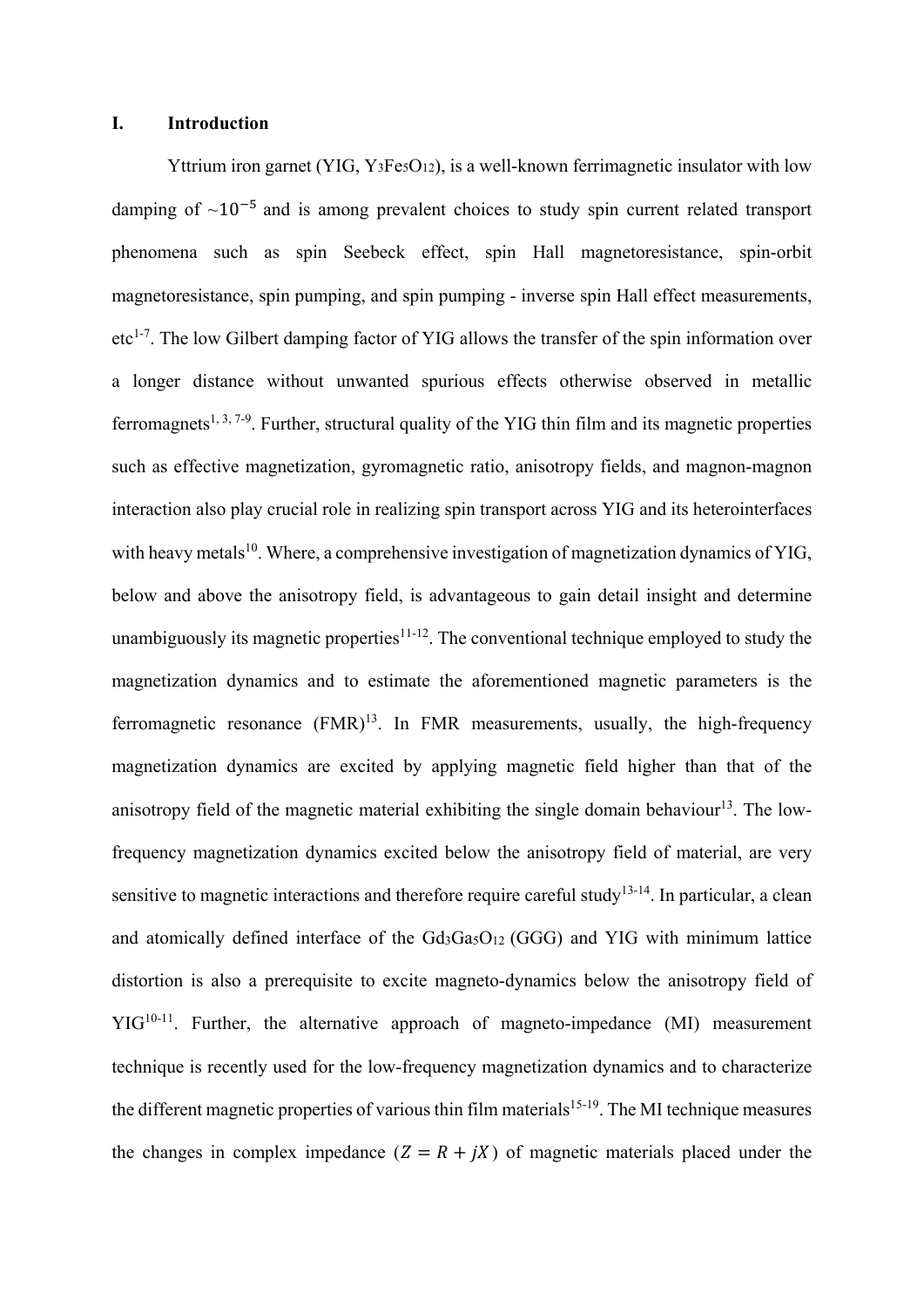external applied magnetic field (*H*), where  $R \propto \omega \mu_0 \mu'_r$  is the oscillating resistance,  $X \propto \omega \mu_0 \mu'_r$ is the reactance,  $\omega$  is the frequency of the rf signal,  $\mu_0$  and  $\mu_r$  defines the permeability of free space and relative permeability of the material. The relative permeability  $\mu_r = \mu'_r - j\mu''_r$ induces changes in impedance due to the changes in the absorptive component  $(\mu_r)$  as well as changes in the dispersive component  $(\mu'_r)$  of the permeability<sup>15-17</sup>. The information regarding the dispersion and absorption enables an unprecedented understanding of in-plane magnetic anisotropy and magnetic interactions in different crystallographic directions in the material under investigation.

In the present paper, we employed the MI measurements to record the change in the impedance  $Z(\omega, M)$  of YIG as a function of frequency and the orientation of the magnetization *M* in high-quality epitaxial YIG(001) film making an atomically flat interface with bottom GGG(001) substrate. The experimentally obtained MI data perpetually exhibits the dependence of the impedance, and thereby magnetization dynamics, of YIG on applied rf frequency and subsequently different magnetic properties including effective magnetization, gyromagnetic ratio, anisotropy field and the damping factor of epitaxial YIG thin film are characterized. The low-frequency magnetization dynamics enables the direct estimation the anisotropy field of the YIG thin film as well as the relative angle of local magnetization with applied magnetic field. Thus, the MI measurements provide an additional way to accurately investigate the magnetic properties and order parameters of the YIG material in low-frequency regime suitable for various applications such as resonators and microwave filters.

#### **II. Experimental Section**

Epitaxial YIG (001) thin film with thickness  $\sim$  45 nm was grown on the GGG substrate with (001) orientation using high-vacuum rf sputtering. Before deposition, the substrates were rinsed with acetone and precleaned with ethanol using sonication for 5 minutes. Thereafter, the room temperature deposition was carried out in partial oxygen pressure to maintain the oxygen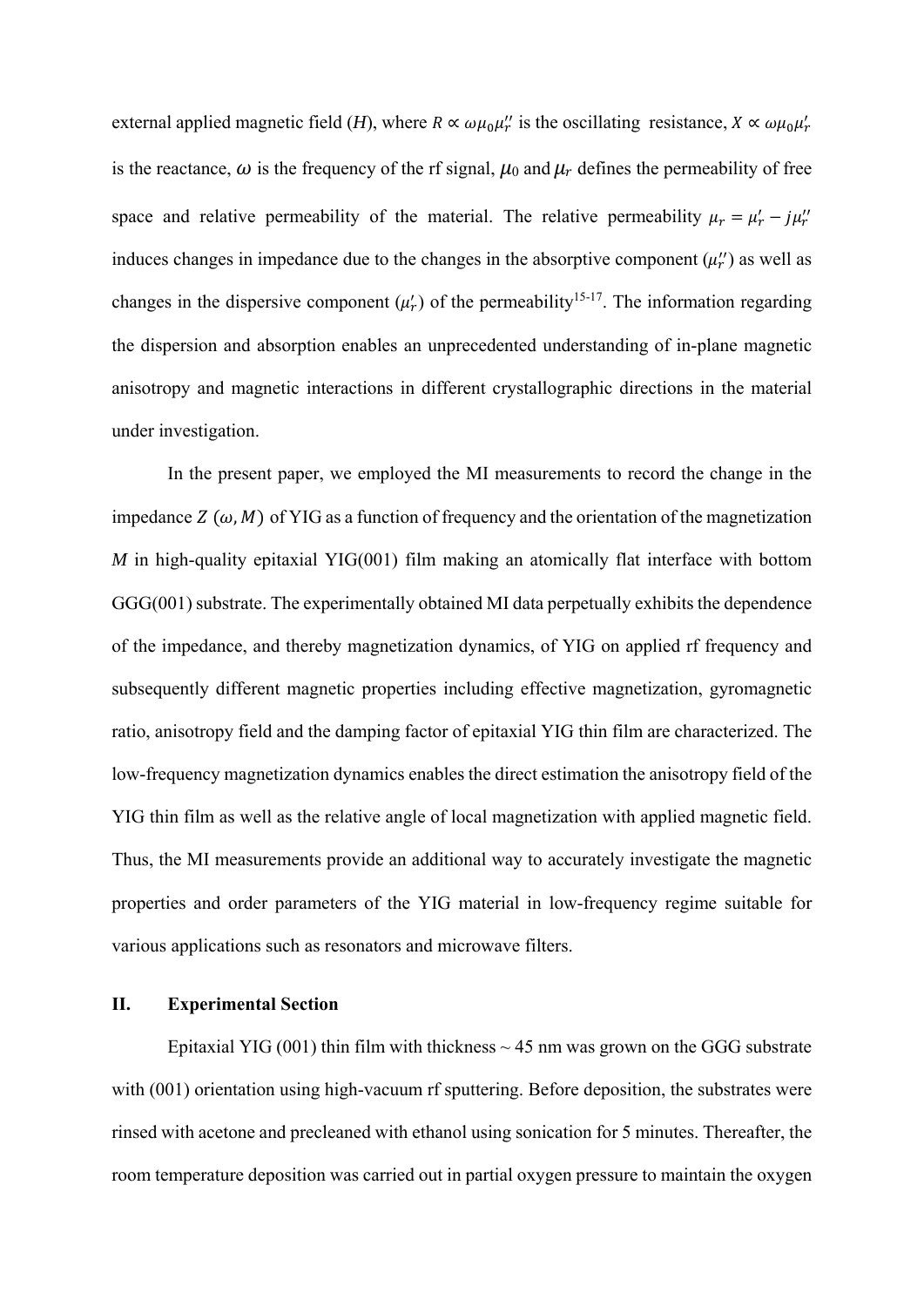stoichiometry. The rf power during the YIG deposition was kept at 100 Watt. The deposited YIG thin film was then subjected to optimized thermal annealing at 750 °C for 4 hours with the ramp rate of 8 °C/minute under the ambient atmospheric conditions, followed by the cooling up to 400 °C at a rate of 1 °C/minute. After 400 °C, the sample was allowed to cool naturally to room temperature. To examine the epitaxial growth of YIG (001) thin film and interface roughness, the X-ray diffraction (XRD) and X-ray reflectivity (XRR) measurement was performed by Bruker D8 Discover using Cu  $K_{\alpha}$  x-ray source. High resolution transmission electron microscopy (TEM) measurements were conducted using a JEOL Grand ARM300 with a cold FEG gun at 300 kV. The cross-sectional sample for the TEM studies was prepared using a Focused Ion Beam (FIB) milling<sup>20</sup>. The lamella fabrication was done using a Zeiss Crossbeam 540 FIB equipped with a dual gun and an *in-situ* micromanipulator for transferring the crosssection sample to the TEM half-grid. MI measurements were performed using an Agilent E4991A impedance analyzer. Room temperature M-H hysteresis loops were traced using vibrating sample magnetometer. Next, an indirect approach to measure the impedance while sweeping the DC magnetic field (H<sub>dc</sub>) for a given rf frequency (to provide oscillating magnetic field, H<sub>rf</sub>) varied from 500-2000 MHz range is utilized<sup>17</sup>. The sample size of 3 mm  $\times$  3 mm was placed in between the copper coil which affects the magnetic flux distribution and thereby coil impedance due to the changes in the permeability of YIG thin film during the excitation of magnetization dynamics.

### **III. Results and Discussion**

Figure 1a shows the XRD pattern of GGG (001)/YIG sample recorded in lock-coupled mode for  $2\theta = 20^{\circ}$  to 70° range. The presence of Bragg reflections corresponding to (004) and (008) YIG planes confirms the formation of epitaxial YIG (001) thin film without any additional phases. However, the observed two small additional peaks around 44° and 64° are from substrates holder, which is confirmed by performing the XRD scan after removing the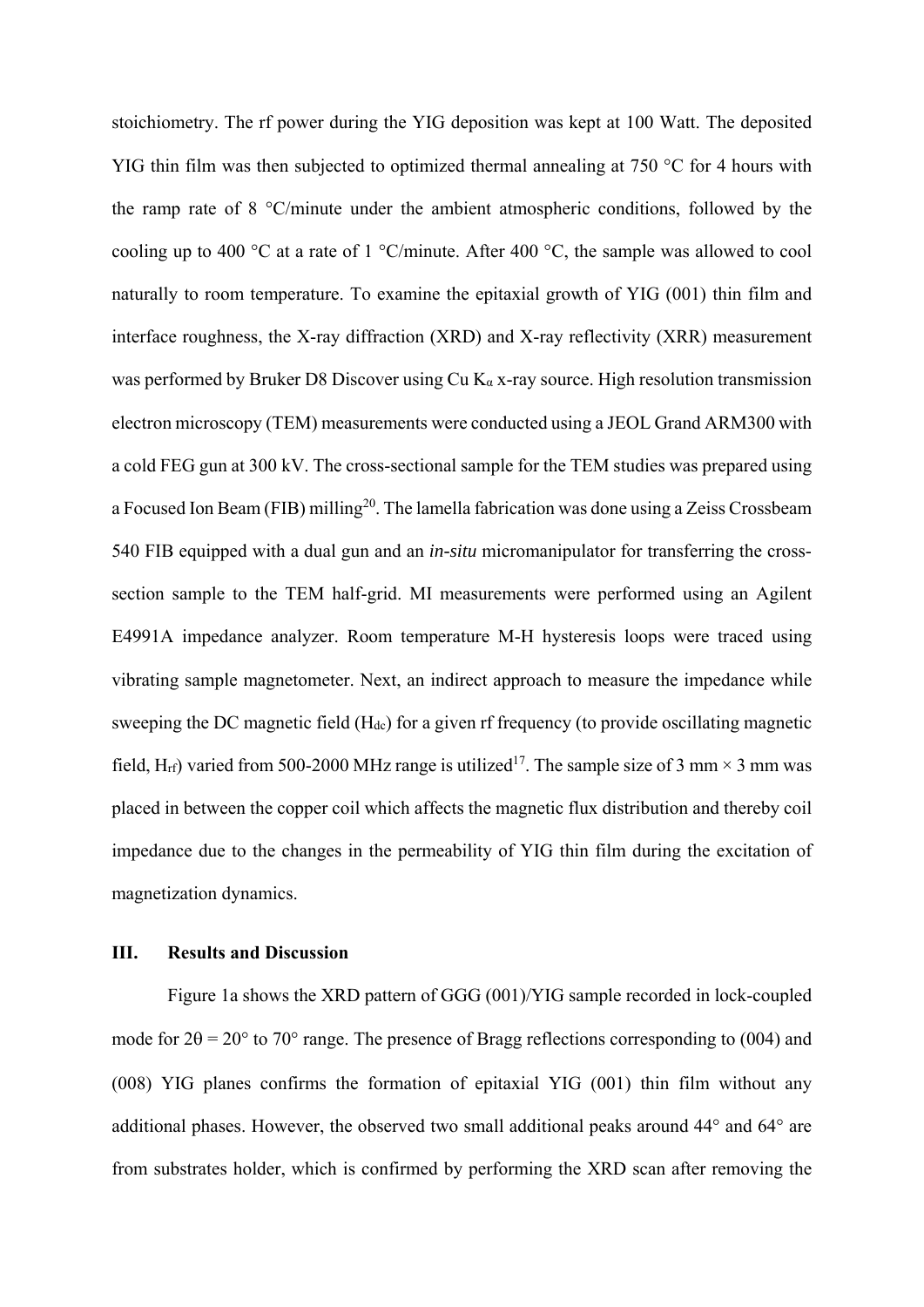sample, while keeping all the conditions same. The magnified view around  $2\theta = 28.7^{\circ}$  and  $2\theta$  $= 59.5^{\circ}$  in Figure 1b and 1c respectively unveiled the distinct appearance of characteristic YIG reflections observed together with the resolved  $K_{\alpha1}$  and  $K_{\alpha2}$  peaks for (004) and (008) GGG planes. To further access the epitaxy of YIG, cross-sectional TEM imaging is shown in Figure 1d. The thickness of the YIG thin film was found to be 45 nm. The lattice planes resolved TEM image, refer Figure 1e, across the interface of the GGG (001) substrate and YIG film confirms the epitaxial growth, consistent with the XRD results. An atomically sharp interface between the GGG and YIG is observed where very small lattice mismatch between YIG and GGG around  $\sim 0.05\%$ , enables the favourable growth of epitaxial YIG thin film without any dislocations and distortions. The selected area electron diffraction along [100] zone axis, shown in Figure 1f, illustrates the anticipated cubic symmetry of highly crystalline and single-phase epitaxial YIG thin film.



Figure 1. (a) XRD pattern of GGG(001)/YIG(001) sample recorded in lock-coupled mode. The magnified view showing (hkl) reflections for YIG (001) and resolved  $K_{\alpha 1}/K_{\alpha 2}$  peaks of GGG  $(001)$  for (a)  $(004)$  peak and (b)  $(008)$  peak. (d) Cross-sectional TEM image of GGG $(001)/YIG$ interface displaying epitaxial (001) growth. High-resolution TEM displaying atomically defined interface marked with white dotted line. (f) Selected area electron diffraction of YIG film describing high crystallinity with cubic phase.

The aberration-corrected (AC) - scanning transmission electron microscopy (STEM)

image of the YIG thin film is shown in Figure 2a. The AC-STEM images are recorded using a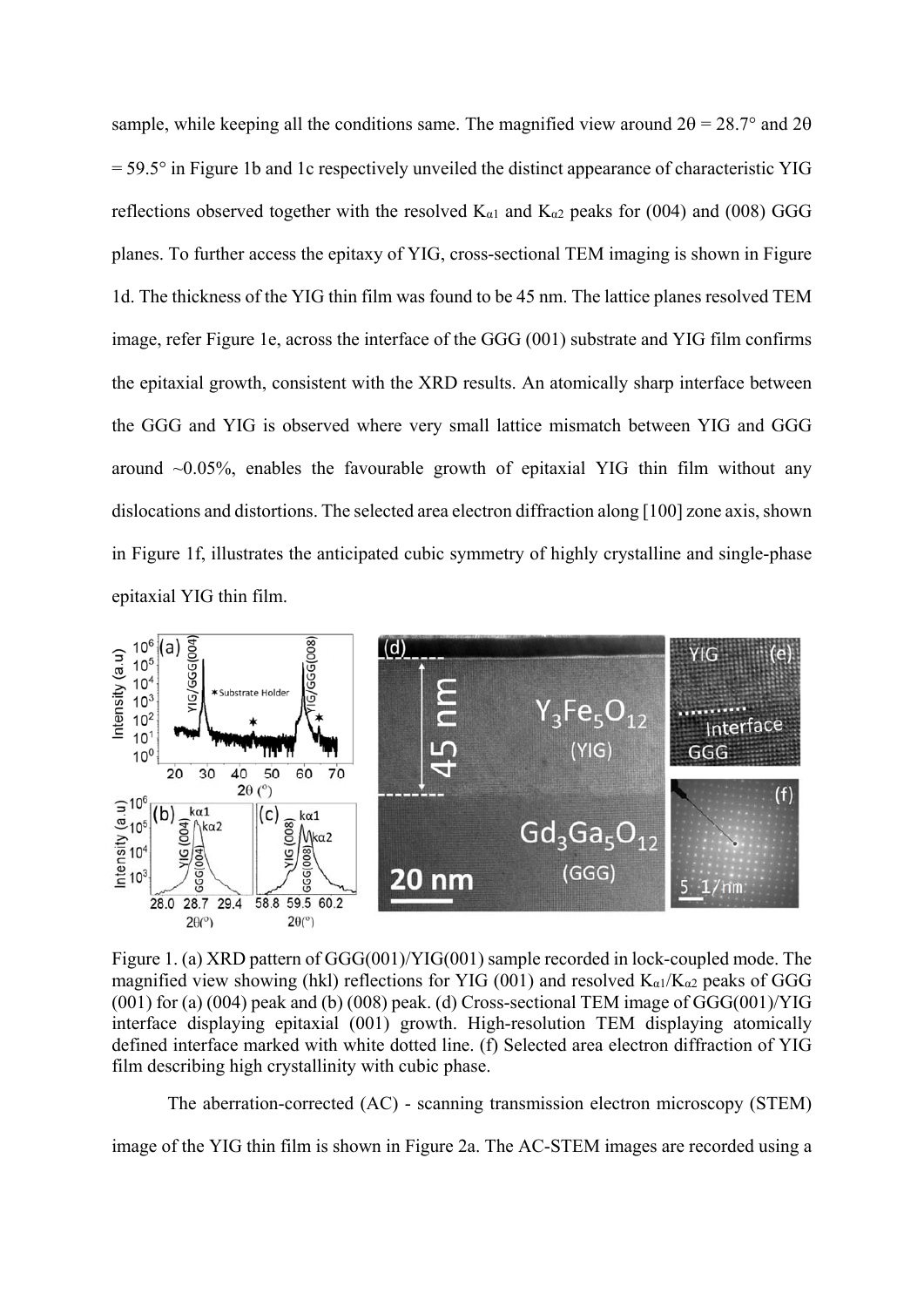high angle annular dark field (HAADF) detector, which reflects image contrast according to atomic number (material density). Here the bright area corresponds to bottom GGG (001), and the darker area is showing grown YIG (001) thin film. Further the zoom view in inset verifies the perfectly epitaxial growth of YIG (001) along the z-axis with atomically resolved cubic lattice without any visible dislocations. In addition, distinct Kiessig fringes observed in XRR data (refer Fig 2b) for the YIG film provide a strong evidence of sharp interface and excellent surface quality of entire thin film. The interface roughness of GGG/YIG is estimated to be 0.13 nm by simulating the experimental data (open circles) as shown by overlapping spectra (red line) in Figure 2b assuming a bilayer model GGG/YIG. Next, the M-H hysteresis loops at different azimuthal angles  $(\Theta)$  were traced by varying the external magnetic field (H<sub>DC</sub>) direction (red arrow) with respect to YIG crystallographic [100] orientation (white arrow) as depicted in figure 2(c). Figure 2d shows azimuthal angular dependent M-H hysteresis loops that proves the in-plane easy axis and hard axis of the YIG is parallel to  $[100]$  ( $\Theta$ =0°) and  $[110]$ ( $\Theta$ =45°) orientation respectively. Moreover, the  $\Theta$  dependence of coercive field plotted in Figure 2e clearly shows the in-plane biaxial anisotropy related to the cubic crystallographic four-fold symmetry. The coercive field of the YIG thin film along [100] and [110] is found to be  $\sim$  1.9 Oe and 1.3 Oe respectively.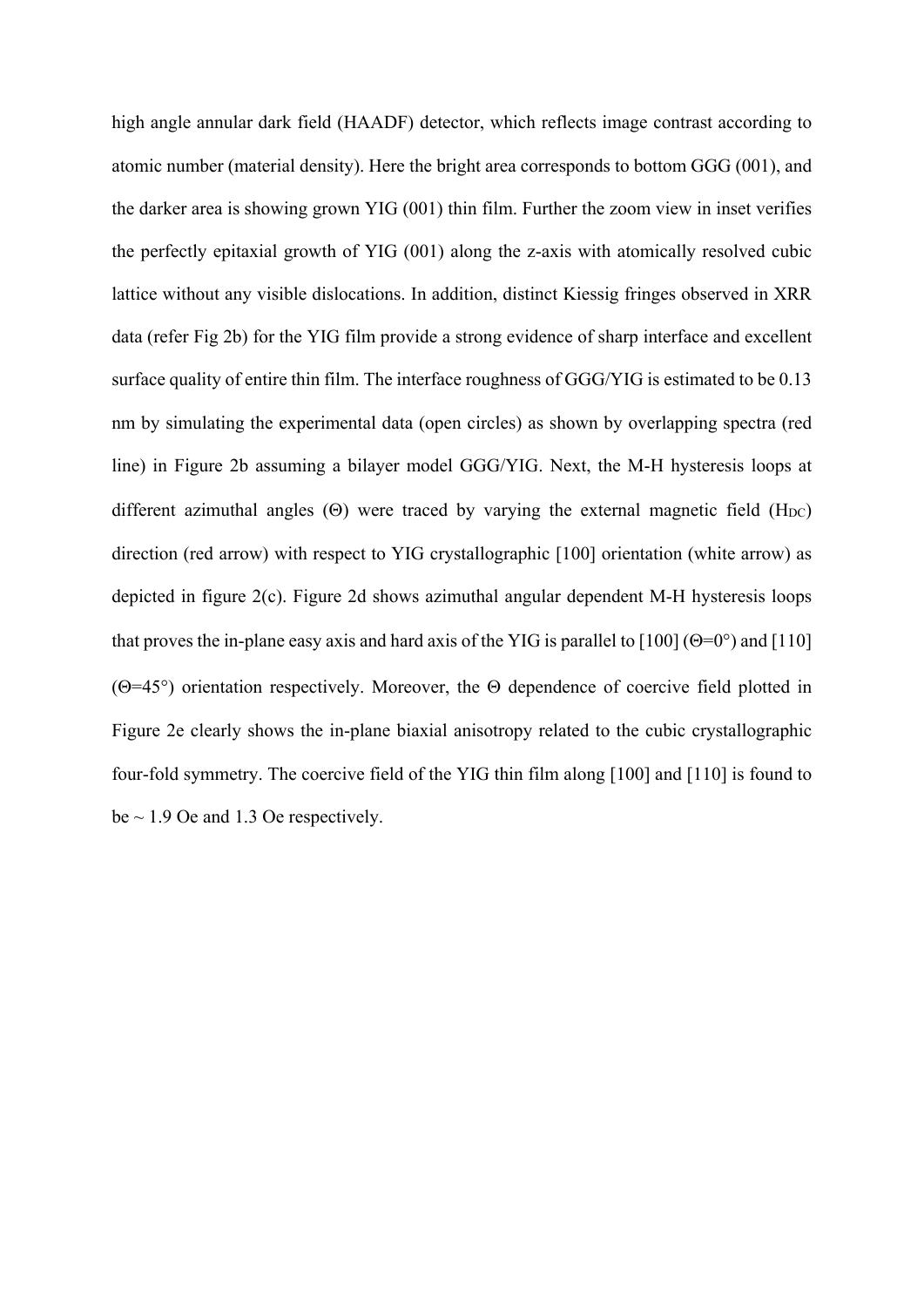

Figure 2. (a) Aberration corrected (AC)- Scanning Transmission Electron Microscopy (STEM) showing the cubic lattice of the 45 nm YIG (001) thin film. (b) X-ray reflectivity measurements of YIG (001)/GGG (001). (c) Schematic showing the in-plane angle ( $\Theta$ ) between the [100] and applied magnetic field. (d) M-H loop and (e) coercive field as a function of  $\Theta$ .

MI measurements were performed to study low frequency magnetization dynamics of epitaxial YIG (001) thin film. Figure 3a shows cartoon representation of one-turn inductor made up of copper strip which was specifically designed to measure the impedance change during the dynamics. Upon passing I<sub>rf</sub> current in this designed strip coil, the distribution and strength of generated rf magnetic field defined by Hx, Hy, and Hz along x, y and z direction respectively was also simulated using the RF module of COMSOL Multiphysics. The Hy is determined to be 0.13 Oe with negligible amplitude in x and z-direction. Further invariant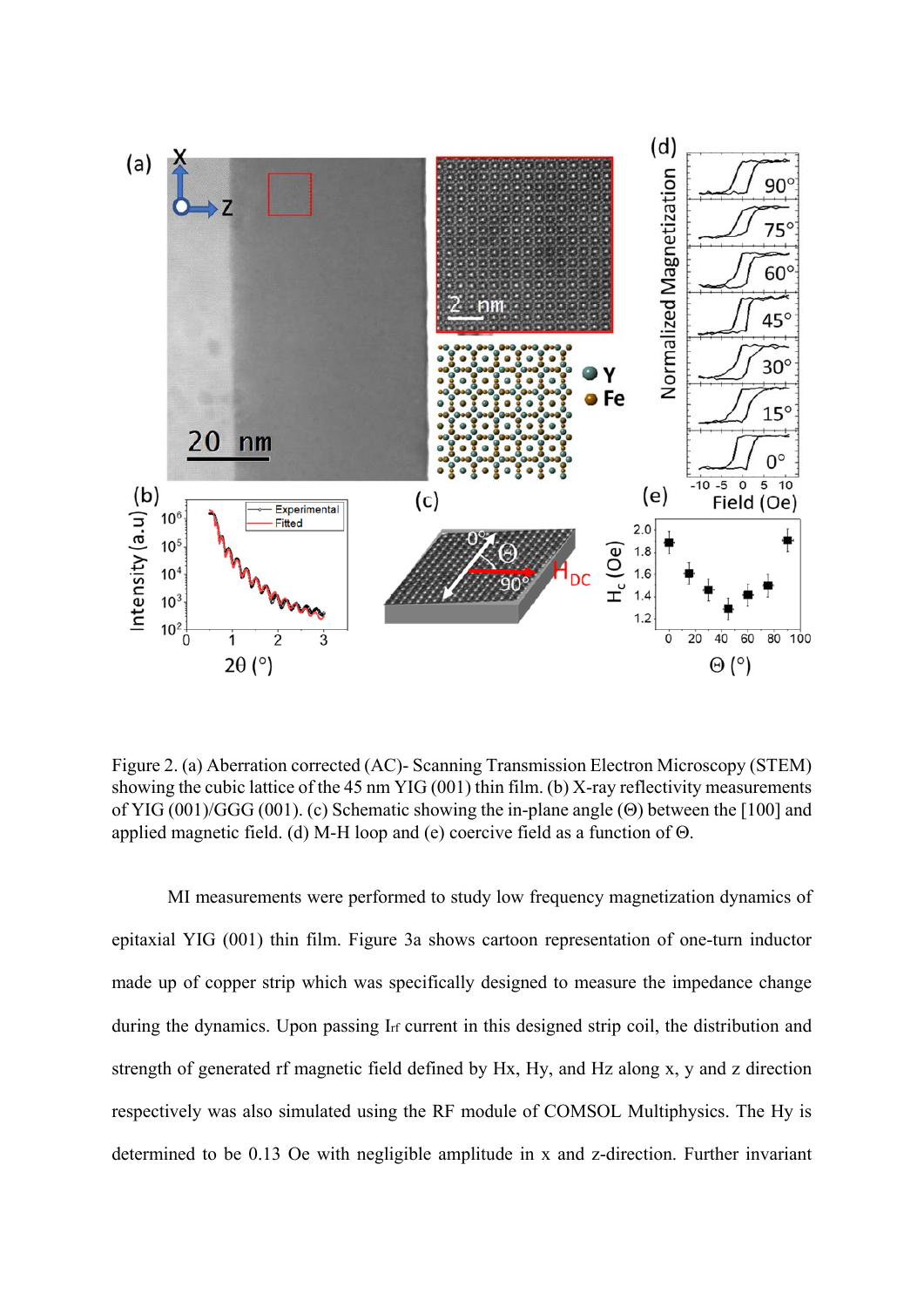amplitude of all rf field components up to 2000 MHz as shown in Figure 3b, suggest the reliability of present MI measurements performed along different crystallographic directions of YIG, while sweeping the DC magnetic field (HDC) along with different excitation rf magnetic field (Hrf). As mentioned before, the Irf current passing through the copper strip coil creates an Hrf along the axial direction and therefore the sample GGG (001)/YIG placed in the strip coil will experience an in-plane Hrf magnetic field (refer Fig 3c). The angle between the  $H_{rf}$  and applied DC magnetic field (H<sub>DC</sub>), with  $H_{DC}$  initially applied along [100] direction, is given by  $\phi$ . Further, to understand the magnetization dynamics in the YIG, MI measurements were performed as a function of excitation frequency for a given direction of applied magnetic field i.e,  $\phi=0^{\circ}$  (for [100]) and  $\phi=45^{\circ}$  (for [110]). The angular dependent MI measurements are carried out by moving the electromagnets to vary azimuthal angle  $(\phi)$  at 1000 MHz while varying in-plane HDC as shown in Figure 3d. The similar value of the resonant fields along [110] (for  $\phi = 45^{\circ}$ ) and [-1-10] (for  $\phi = -45^{\circ}$ ) direction of YIG film (Figure 3e) which further support the observed crystallographic cubic four-fold symmetry from TEM results.

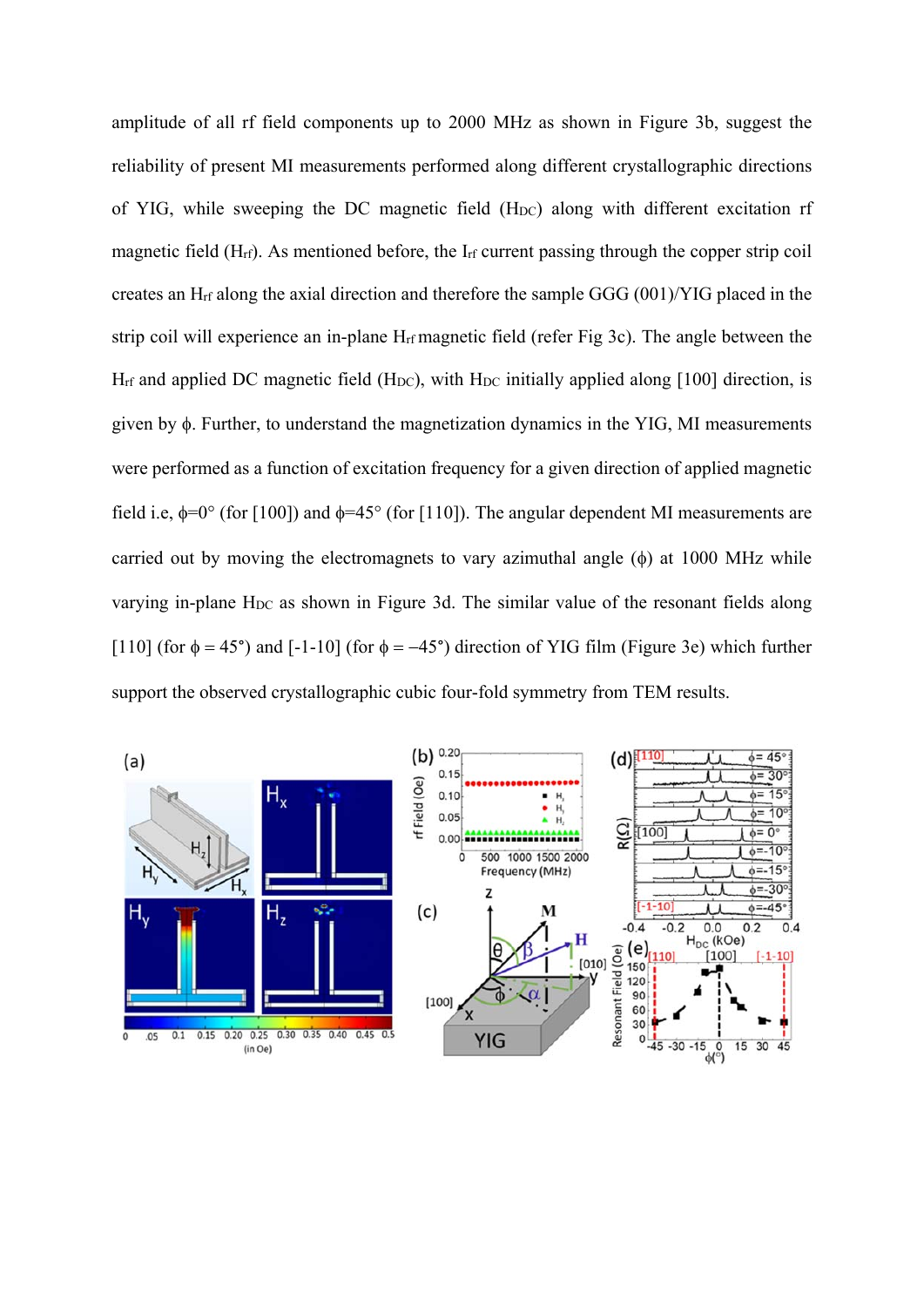Figure 3. (a) Simulated RF magnetic field inside the copper strip coil along x, y and z directions using COMSOL simulation. (b) Estimated RF magnetic field as a function of excitation frequency. (c) Schematic showing the film is in x-y plane and the M and the H<sub>DC</sub> make the elevation angles of  $\theta$  and  $\beta$  with respect to the normal to the film plane respectively while their projections on the x-y (film) plane make the angles  $\phi$  and  $\alpha$  with respect to x-axis respectively. (d) The angular dependent MI measurements while varying the in-plane azimuthal angle  $\phi$  at 1000 MHz. (d) Resonant field as a function of  $\phi$ .

Figure 4a and 4b delineate the resonance field - frequency dispersion of GGG (001)/YIG sample recorded for  $\phi=0^{\circ}$  and  $\phi=45^{\circ}$ , respectively, over a frequency range of 500-2000 MHz, with in-plane magnetic field sweep. For  $\phi=0^\circ$ , two well-separated resonant peaks were observed in the low-frequency regime, up to 800 MHz, where the applied magnetic field is less than the saturation magnetic field (HS) required for YIG. The peak observed at the lower magnetic field is marked as peak "p1" in Figure 4a. For excitation frequency, 900 MHz and above, the single resonance peak is observed confirming uniform Kittle excitation mode. However, for  $\phi$ =45°, no resonant peak(s) were observed at lower frequencies up to 800 MHz, and only single resonant peaks were observed for all excitation frequencies above 800 MHz as shown in Figure 4b. The origin of the peak at lower applied magnetic fields (peak p1 in Figure 4a) in low-frequency range is due to the excitation of spin-dynamics when the magnetization vector of YIG is not aligned along the external field due to its magnetocrystalline anisotropy (MCA) field. As the applied magnetic field is increased, the external magnetic field overcomes the internal MCA field and results in a parallel alignment of magnetization with the external field. The resonance at higher fields corresponds to the ferromagnetic resonance where the magnetization direction of the YIG and the applied magnetic field are aligned. To check the effect of rf driving magnetic field on the resonant peaks below and above the anisotropy field, the power-dependent MI measurements at two distinct frequencies i.e, 800 MHz and 1000 MHz was performed, as shown in Figure 4c,d. Here we chose 800 MHz and 1000 MHz frequencies based on the excitation modes observed in Figure 4a. Notably, the power-dependent MI spectra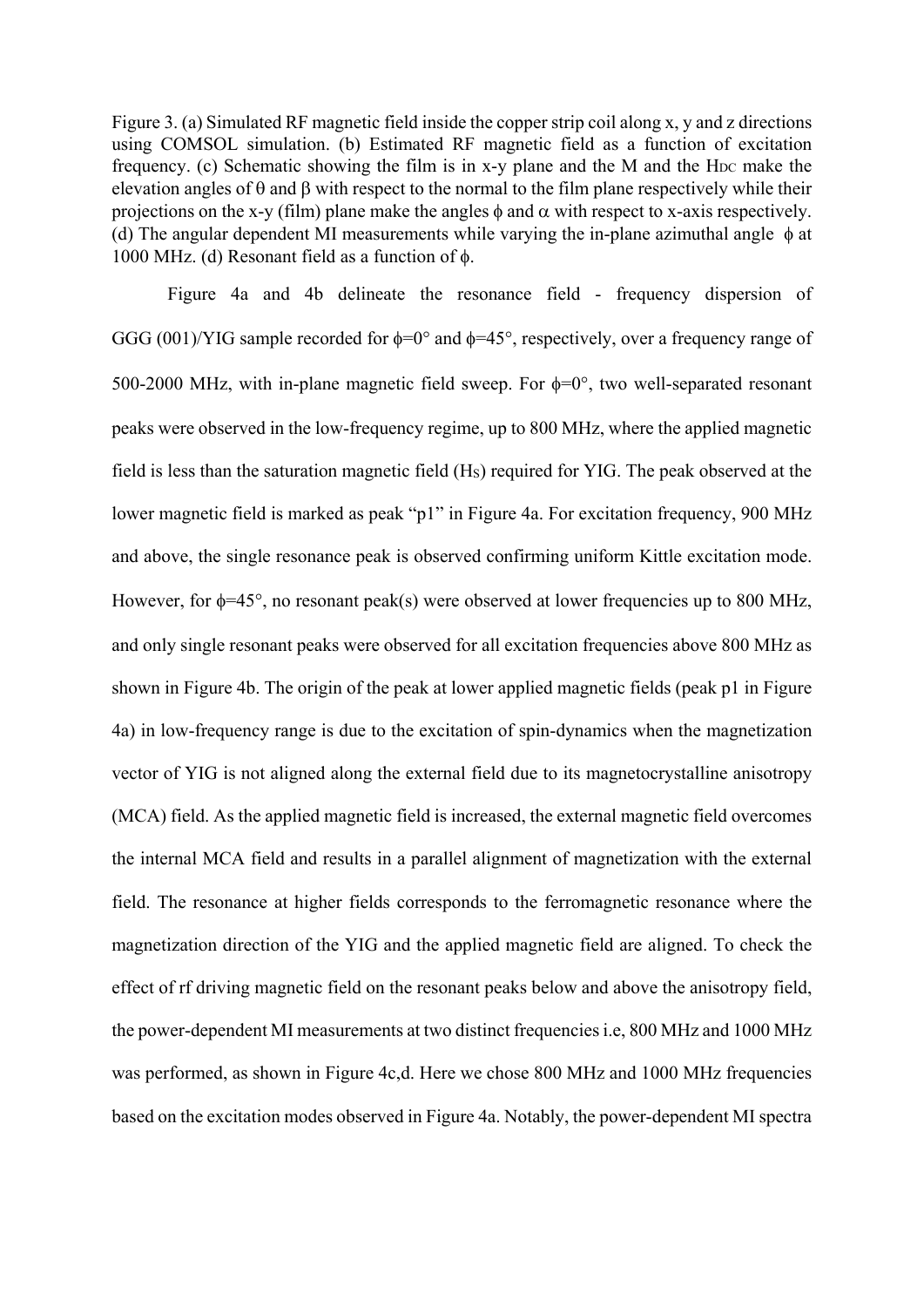recorded for both frequency showed no change in the resonant field with excitation power, confirming the uniform magnetization precession in linear excitation regime.



Figure 4. Impedance spectra of the copper strip coil for (a)  $\phi=0^\circ$  along [100] and (b)  $\phi=45^\circ$ along [110]. Power dependent magneto-impedance spectra of the copper strip coil for along YIG [100] direction at (c) 800 MHz and (d) 1000 MHz excitation frequencies.

The resonance field (H<sub>R</sub>) and resonance linewidth ( $\Delta H$ ) are extracted by fitting MI spectra with the sum of the derivatives of antisymmetric Lorentzian function  $X(H) = \sum_{n} \left( D \frac{\Delta H(H - H_R)}{(\Delta H)^2 + (H - H_R)^2} \right)$ , where D is the intensity of the antisymmetric component<sup>21</sup>. The extracted H<sub>R</sub> values are plotted against frequency for both  $\phi=0^\circ$  and  $\phi=45^\circ$  and are shown in Figure 5a by hollow blue squares and solid red circles, respectively. As expected, two distinct resonance peaks are observed for the low-frequency range from 500 to 800 MHz for  $\phi=0^\circ$ . However, above 800 MHz, a single resonance peak is observed for both the value of  $\phi$ , i.e.,  $\phi$ =0° and  $\phi$ =45°. In order to deduce cubic anisotropy field H<sub>k</sub>, we solved the Smit-Beljers relation  $\left(\frac{f}{f}\right)$  $\left(\frac{f}{\gamma}\right)^2 = [M_s \sin \theta]^{-2} \left(\frac{\partial^2 F}{\partial \theta^2}\right)$  $\overline{\partial\theta^2}$  $\frac{\partial^2 F}{\partial \phi^2} - \left(\frac{\partial^2 F}{\partial \theta \partial \phi}\right)$  $\overline{\mathbf{c}}$  $2<sup>22</sup>$ , for magnetic free energy (F<sub>cubic</sub>) expressed as the sum of the Zeeman, demagnetizing and cubic anisotropy energy terms given by  $F_{\text{cubic}} = \frac{M_s}{2} \left[ -2H(\sin\theta\sin\beta\cos(\alpha - \phi) + \cos\theta\cos\beta) + 4\pi M_s \cos^2\theta \right] + \frac{M_s}{2} H_k \cos^2\phi \sin^2\phi$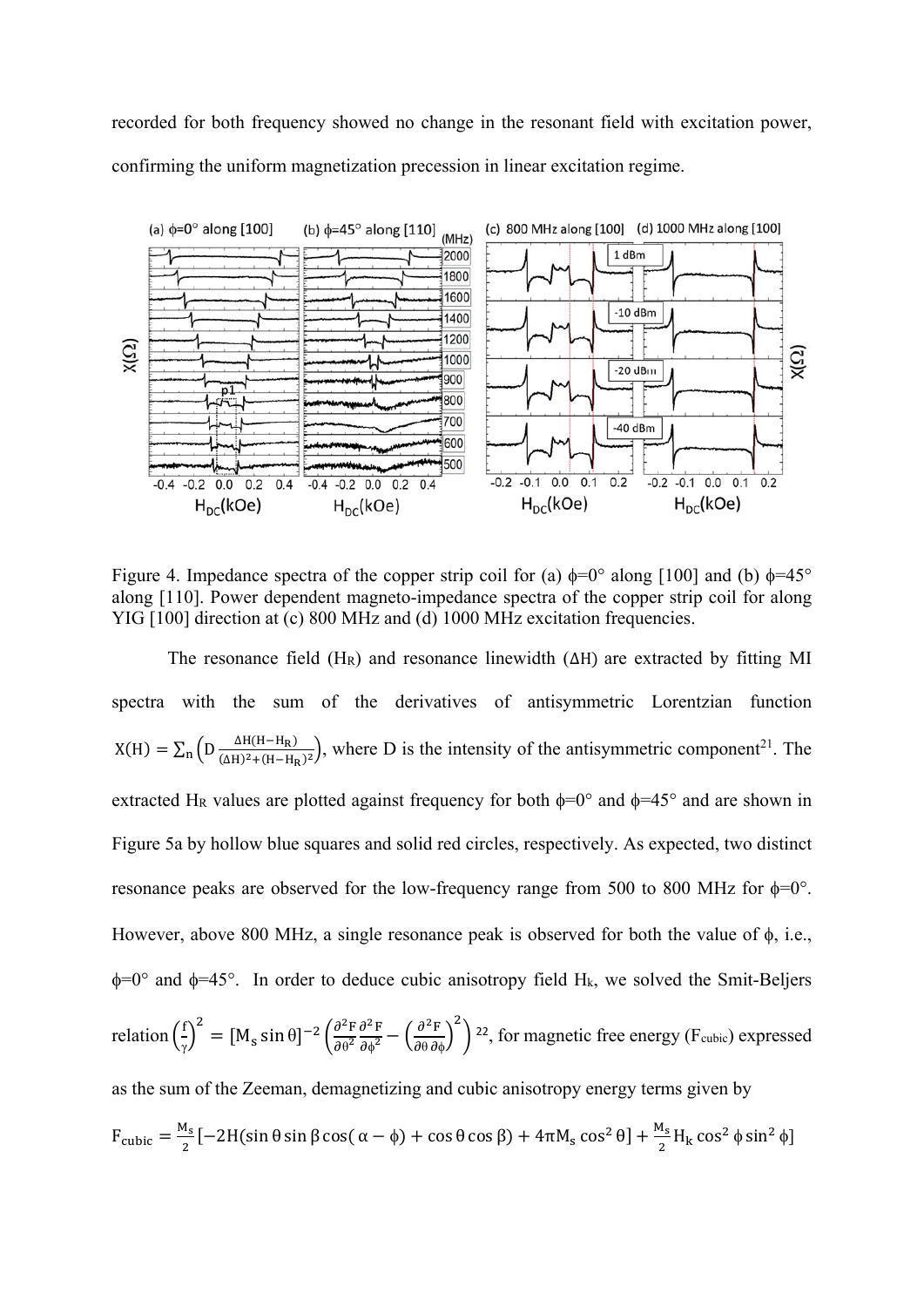where  $M_s$  is the saturation magnetization,  $\beta$  and  $\theta$  are the elevation angles of the external field and the magnetization respectively with respect to the normal of the film plane (as shown in Figure 3(c)),  $\alpha$  and  $\phi$  are the azimuthal angles of the external field and the magnetization respectively with respect to the x-axis on the film plane (refer Figure  $3(c)$ ). Thereby we can obtain the simplified expression;  $\left(\frac{f}{\gamma}\right)^2 = (H \cos(\alpha - \phi) + M_s)(H \cos(\alpha - \phi) + H_k \cos 4\phi)$ , which shows a fourfold symmetry as is expected from cubic anisotropy fields. Here *f* is the excitation rf frequency and  $\gamma$  is the gyromagnetic ratio. At high fields where the magnetization direction of the ferromagnets and the applied magnetic field is parallel, i.e ( $\alpha - \phi = 0$ ), this expression is reduced to  $\left(\frac{f}{\gamma}\right)^2 = (H + M_s)(H + H_k \cos 4\phi)$ .

Further, substituting the value of  $\phi = 0^{\circ}$  and  $\phi = 45^{\circ}$ , we obtain the expressions  $\binom{f}{f}$  $\left(\frac{f}{\gamma}\right)^2 = (H + M_s)(H + H_{k,100})$  and  $\left(\frac{f}{\gamma}\right)^2$  $\left(\frac{f}{\gamma}\right)^2 = (H + M_s)(H - H_{k,110})$  for [100] and [110] direction respectively on the film plane. The derived expressions were used to estimate the anisotropy fields  $H_{k,100}$  and  $H_{k,110}$  along [100] and [110] directions, respectively, by fitting the obtained resonance fields as a function of excitation frequencies as shown in Figure 5a. Fittings were performed by letting the gyromagnetic ratio and anisotropy fields as free parameters for the fixed value of M<sub>s</sub>=1400 Oe. A similar value of anisotropy fields  $\sim \pm 65 \pm 2$  Oe is found for both  $H_{k,100}$  and  $H_{k,110}$ . The gyromagnetic ratios are found to be 2.739 MHz/Oe (for [100]) and 2.741 MHz/Oe (for [110]) which are in good agreement with fitting. For the case where magnetization is not parallel to the external magnetic field marked by dotted black box region in Figure 5a, we observe a decrease in the resonance frequency with increasing applied magnetic field. Such a decrease is because of the decrease in additional  $(\alpha - \phi)$  term, as shown in the inset of Figure 5a, that is otherwise zero for high field regime. For the low field regime in  $\phi = 45^{\circ}$ , we can obtain  $\left(\frac{6}{5}\right)$  $\left(\frac{f}{\gamma}\right)^2$  = (H cos( 45 – α) + M<sub>s</sub>)(H cos( 45 – α) – H<sub>k</sub>). Assuming a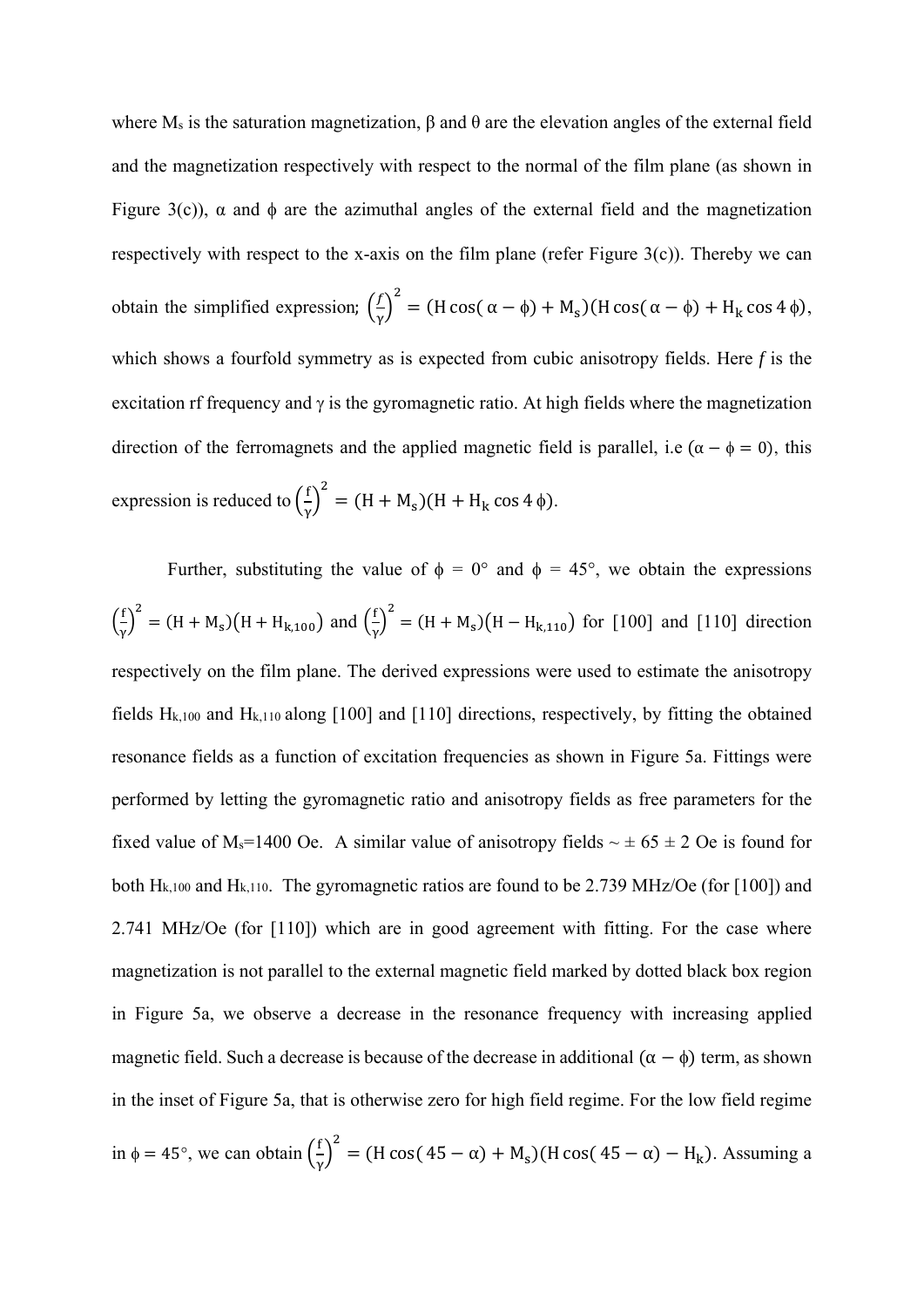linear increase of  $\alpha$  with increasing H<sub>DC</sub>, we can fit the experimental data using this expression to a good level of accuracy. The corresponding fit is shown by the line in Figure 5a. Thus, the MI measurements provide a precise and effective way to investigate the magnetic properties such as anisotropy field, effective magnetization, of the magnetic material by exciting the magnetization dynamics. The method can be widely used for metal, semiconductors, and insulators $15-18$ , 23.

Subsequently, we plot the values of linewidth,  $\Delta H$ , as a function of frequency when H<sub>DC</sub> is along [100] and [110] as shown in Figure 5b. Along the [100] direction, when the H<sub>R</sub> >  $H_{k,100}$ , an anticipated linear increase in the  $\Delta H$  as a function of excitation frequency is observed. A low damping factor of  $\alpha$  ~ 4.7  $\times$  10<sup>-4</sup> is estimated by fitting the obtained  $\Delta H$  as a function of frequency using the equation:  $\Delta H = \Delta H_0 + \frac{2\pi\alpha}{v}$  $\frac{\pi a}{\gamma}$  f<sup>21, 24</sup>. However, at low frequency, when H<sub>R</sub> <  $H_{k,100}$ , high values of  $\Delta H$  are observed. The higher value of the observed  $\Delta H$  is due to noncollinear precession below the anisotropy field, where the applied magnetic field and magnetization vector are not parallel to each other, shown in the inset of Figure 5a. This noncollinear precession of the magnetization is expected to provide the non-linear behaviour of the  $\Delta H$  as a function of frequency below the anisotropy field as shown in the dotted red box in Figure 5b. A similar value of  $\alpha \sim 6.1 \times 10^{-4}$  is also estimated when the magnetic field is applied in along the [110] direction. One order higher value of damping factor  $\sim 4.7$ -6.1 $\times$ 10<sup>-4</sup> as compare to bulk YIG ~  $3\times10^{-5}$  is observed. This ultralow value of Gilbert damping of  $3\times10^{-7}$  $<sup>5</sup>$  is possible in the fully relaxed thin film. The observed higher value of damping factor may</sup> also attribute to the presence of the extrinsic damping factors such as two-magnon scattering in the in-plane excitation geometry of epitaxial YIG thin films. The non-homogenous linewidth  $(\Delta H_o)$  along the [100] and [110] is found to be 0.8 Oe and 0.6 Oe, respectively which confirms the good quality of the epitaxial thin film of YIG.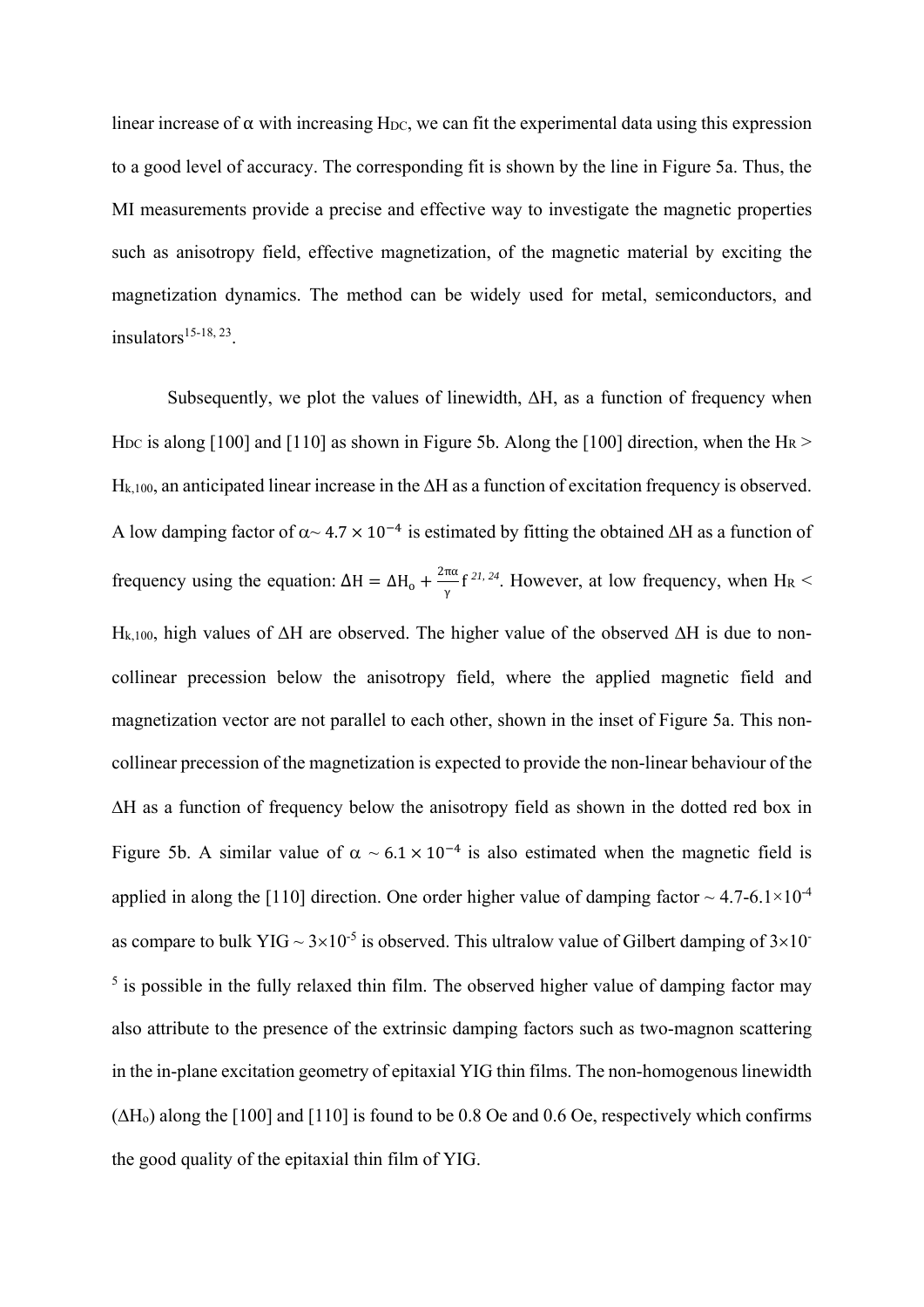

Figure 5. (a) Dispersion of resonance field with frequency when  $H_{dc} \parallel [100]$  and  $H_{dc} \parallel [110]$ direction. Inset shows the relative angle between the magnetization and applied magnetic field. (b) linewidth as a function of excitation frequency used to estimate the effective damping  $(\alpha)$ for  $H_{dc} || [100]$  and  $H_{dc} || [110]$ . The x-y axis for inset and main Figure are the same. The black dotted box denoted the linewidth for the MI spectra below the anisotropy field.

Real ( $[R(\Omega)]$ ) and imaginary ( $[X(\Omega)]$ ) part of the MI spectra showing the two distinct resonant fields observed at 800 MHz excitation frequency is given in Figure 6 (top left). Careful analysis revealed that the X component changes its sign below the anisotropy field while the R component maintains the same sign. It is well established that the R component is directly proportional to the power absorbed by the sample through  $\mu_r$ , and hence R displays a positive peak at both the resonances. The opposite signs of X line shape differ significantly from the trend observed in  $\mu'_r$  for the acoustic (AM) and optic mode (OM) in interlayer exchange coupled systems<sup>25</sup>. In this system, the sign of  $\mu'_r$  remains the same for both AM and OM. Similarly, in inverse spin hall effect-spin pumping experiments, the FMR modes at below and above  $H_K$  show the same voltage sign<sup>26</sup>. Thus, the line shape of X gives additional spin information with regards to the magnetization which can be used to design magnonic devices.

It is important to note that the second resonance mode feature below the anisotropy fields are very sensitive to the frequency of excitation and direction of the applied magnetic field. In order to take a closer look at multiple resonant states and dominant anisotropy field resulting in it. MI measurements were performed as a function of azimuthal angle " $\phi$ ". It is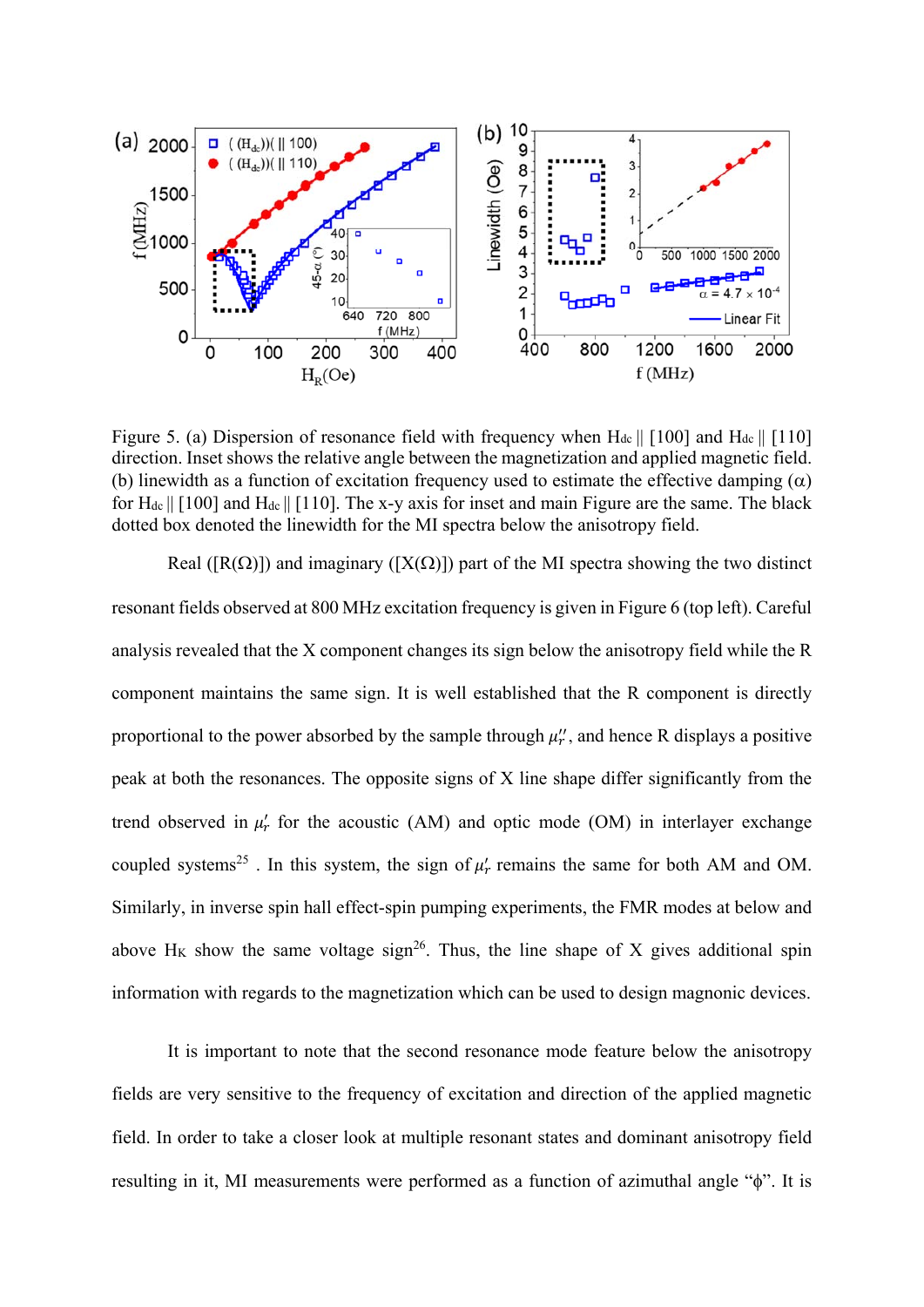worthwhile to note that the resonance field-frequency dispersion color map shown in Figure 6 (b-l) delineate the substantial change within  $-10^{\circ} \le \phi \le 10^{\circ}$ . A systematic change in the visible dichotomy, where resonant modes for  $H_R < H_{k,100}$  and  $H_R > H_{k,100}$  merges, is observed with different orientation of the applied magnetic field. The mode occurring for  $H_R <$ H<sub>K,100</sub> is known as a soft mode which occurs when the magnetization of YIG film is not aligned with the applied magnetic field. The behavior of these soft modes reveals important information regarding magnetization switching. The resulting disappearance of the resonant mode corresponds to the magnetic domains for a fixed value of excitation frequency. Thus, the azimuthal orientation of the magnetic field relative to the YIG [100] axis of the epitaxial YIG thin film, shows a sharp change in the magnetization dynamics. This provides us a better way to control the magneto-dynamics for low-frequency range and its implementation to estimate the anisotropy field, and related spin transport effects in the YIG and other ferromagnetic materials.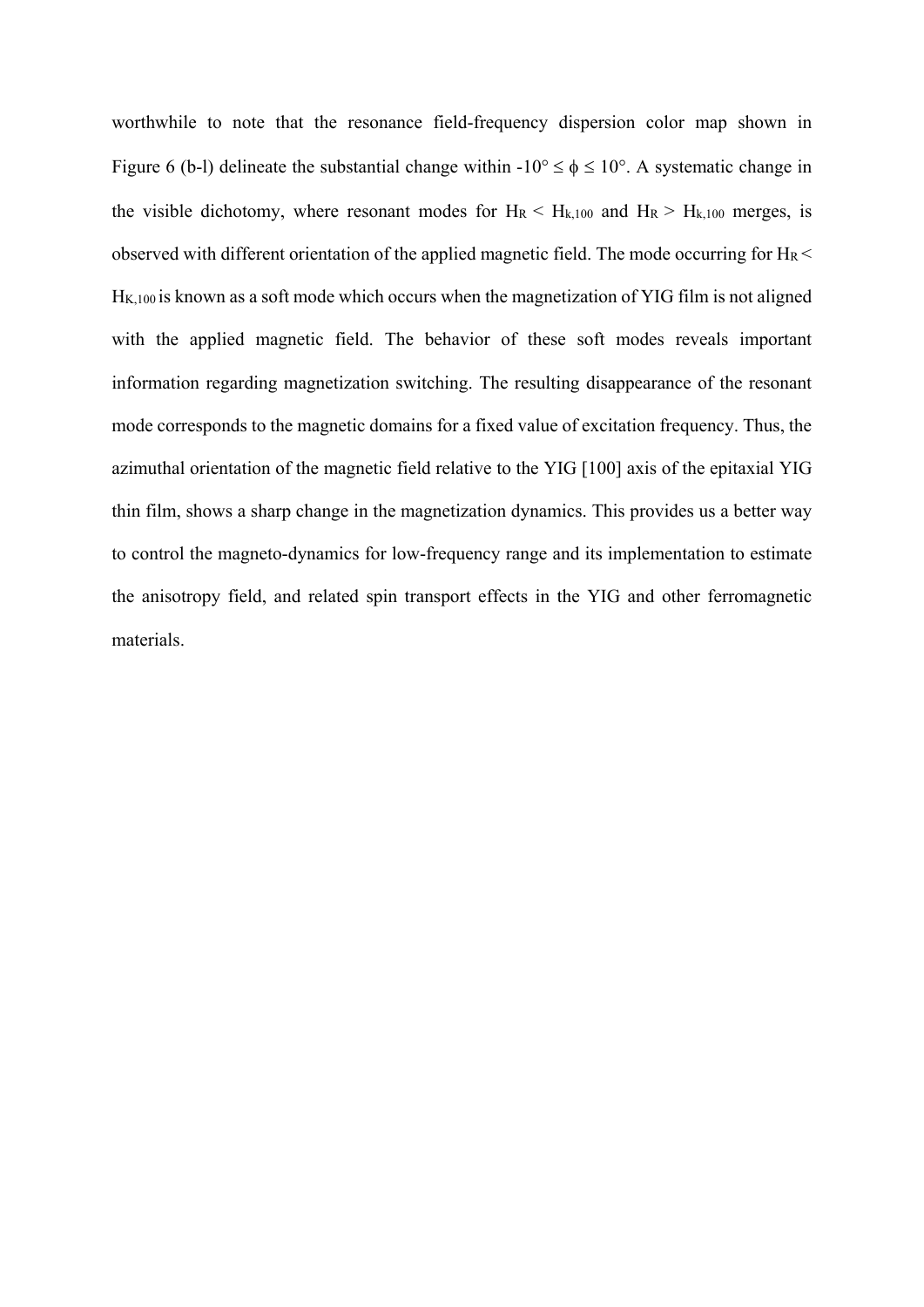

Figure 6. (a) Real and imaginary part of the MI spectra showing the two distinct resonant fields observed for 800 MHz excitation frequency. (b) to (l) resonance field-frequency dispersion color map for  $-10^{\circ} \le \phi \le 10^{\circ}$  with the step size of 2° showing the change in the visible dichotomy with  $\phi$ .

To conclude, we examine the magneto-dynamics of an epitaxial 45 nm YIG thin films using the magneto-impedance technique. A low value of the damping factor  $\sim 4.7 - 6.1 \times$  $10^{-4}$  is estimated for the resonant field higher than the anisotropy field of  $\sim 65$  Oe. The magneto-dynamics clearly shows the visible dichotomy between two resonant fields for  $H_R$  <  $H_{k,100}$  and  $H_R > H_{k,100}$  and its motion as a function of the direction of the applied magnetic field.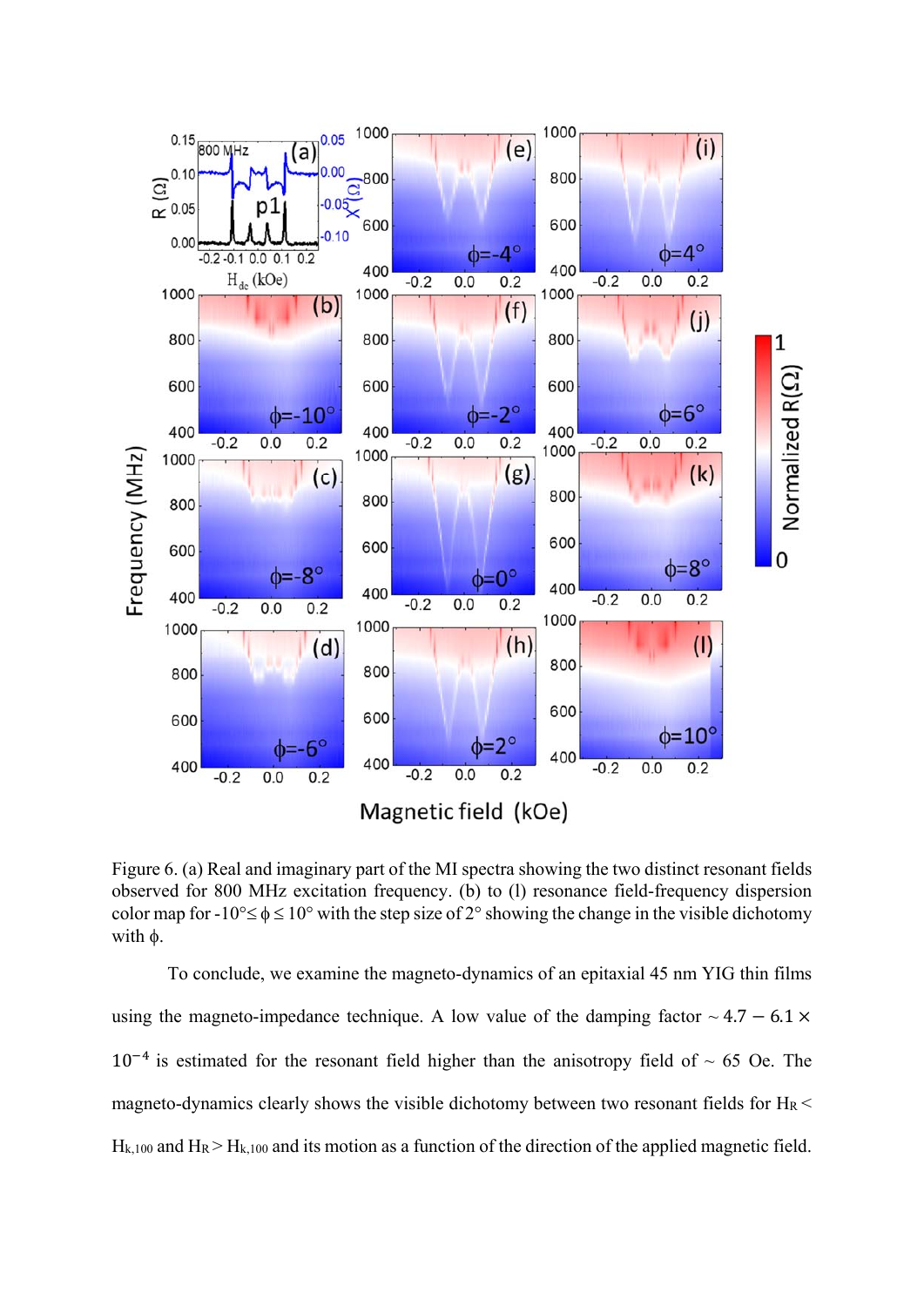A good agreement between the analytic model fitting and the experimental data is demonstrated for both cases; (1) when the M is not parallel to the  $H_{DC}$  ( $H_R < H_{k,100}$ ), and (2) when the M is parallel to the H<sub>DC</sub> (H<sub>R</sub> > H<sub>k,100</sub>). Thus, the MI measurements provide a precise and effective way to investigate the magnetic properties such as anisotropy field, effective magnetization, gyromagnetic ratio, Gilbert damping of the magnetic material by measuring the impedance of the strip coil. Understanding the anisotropy field dependent resonance mode dispersions in the low-frequency mode could be helpful for designing the YIG based low-frequency resonators, oscillators, filters and magnonic devices<sup>27-31</sup>. The method can be widely used for metals, semiconductors and insulators.

#### **Acknowledgment**

This work was supported by the Ministry of Education (MOE) through grant number MOE2017-T2-2-129 and MOE2019-T2-1-058. R.M. also acknowledges the Ministry of Education, Singapore for supporting this work through grant No. MOE2016-T2-2-098. Y.F. acknowledges Japan Society for the Promotion of Science for supporting this work through grant No. 18H01862. M.D. acknowledges the financial support from Nanyang Technological University start-up grant M4081924. Transmission electron microscopy imaging was performed at the Facility for Analysis, Characterization, Testing and Simulation (FACTS) in Nanyang Technological University, Singapore.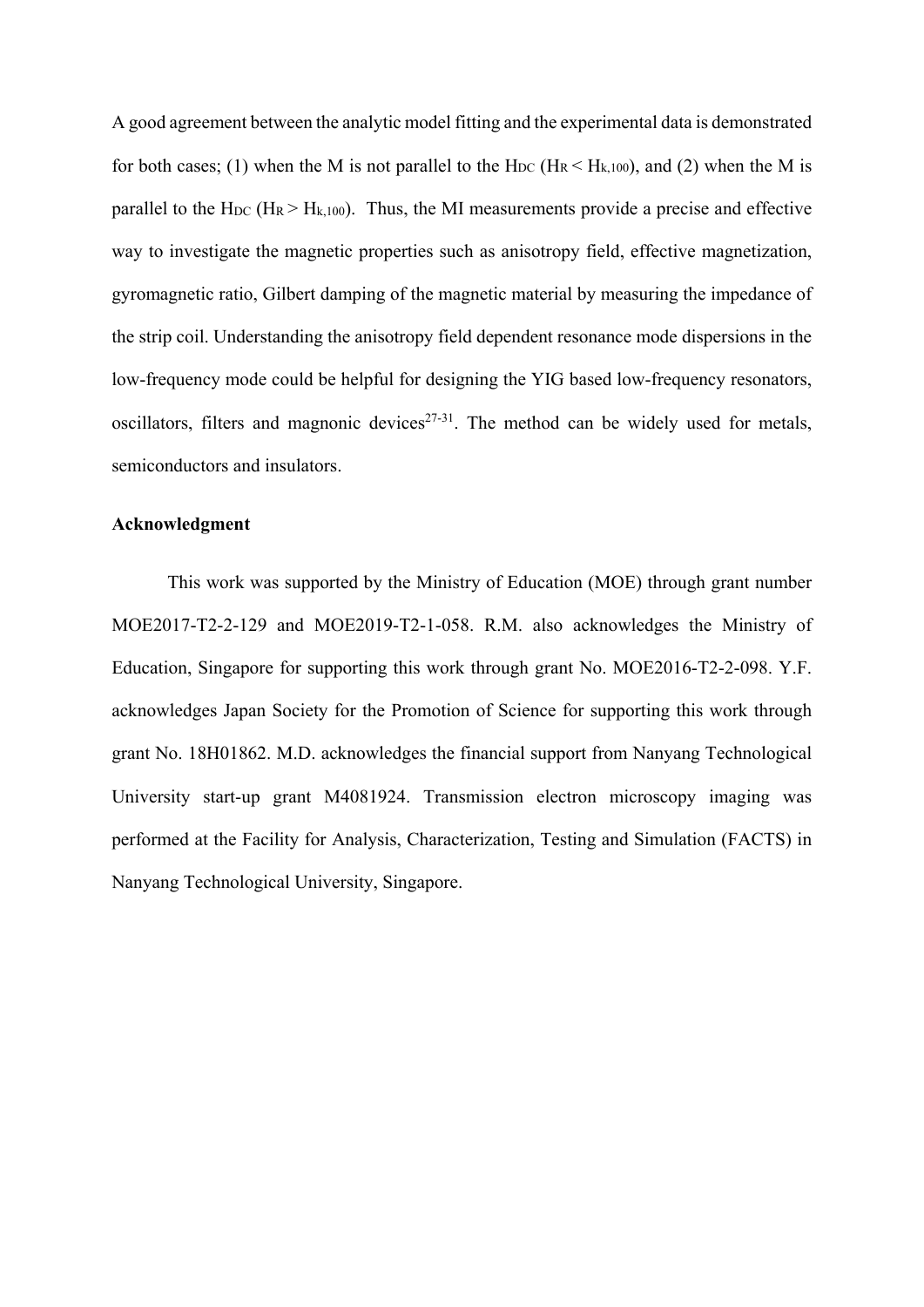## **References**

(1) Zhou, H. G.; Fan, X. L.; Ma, L.; Zhang, Q. H.; Cui, L.; Zhou, S. M.; Gui, Y. S.; Hu, C. M.; Xue, D. S. Spatial symmetry of spin pumping and inverse spin Hall effect in the Pt/Y3Fe5O12 system. *Physical Review B* **2016,** *94* (13), DOI: 10.1103/PhysRevB.94.134421.

(2) Bartell, J. M.; Jermain, C. L.; Aradhya, S. V.; Brangham, J. T.; Yang, F. Y.; Ralph, D. C.; Fuchs, G. D. Imaging Magnetization Structure and Dynamics in Ultrathin Y3Fe5O12/Pt Bilayers with High Sensitivity Using the Time-Resolved Longitudinal Spin Seebeck Effect. *Physical Review Applied* **2017,** *7* (4), DOI: 10.1103/PhysRevApplied.7.044004.

(3) Du, C. H.; Wang, H. L.; Hammel, P. C.; Yang, F. Y. Y3Fe5O12 spin pumping for quantitative understanding of pure spin transport and spin Hall effect in a broad range of materials. *Journal of Applied Physics* **2015,** *117* (17), DOI: 10.1063/1.4913813.

(4) Oh, I.; Park, J.; Jo, J.; Jin, M. J.; Jang, M. S.; Lee, K. S.; Yoo, J. W. Solution-Processed Ferrimagnetic Insulator Thin Film for the Microelectronic Spin Seebeck Energy Conversion. *ACS Appl Mater Interfaces* **2018,** *10* (34), 28608-28614, DOI: 10.1021/acsami.8b08749.

(5) Zhang, D. N.; Jin, L. C.; Zhang, H. W.; Yang, Q. H.; Rao, Y. H.; Wen, Q. Y.; Zhou, T. C.; Liu, C.; Zhong, Z. Y.; Xiao, J. Q. Chemical epitaxial growth of nm-thick yttrium iron garnet films with low Gilbert damping. *Journal of Alloys and Compounds* **2017,** *695*, 2301-2305, DOI: 10.1016/j.jallcom.2016.11.089.

(6) Pati, S. P.; Endo, Y. Enhanced Low-Temperature Interfacial Gilbert Damping in Pt/YIG/Pt Trilayer Structures. *IEEE Transactions on Magnetics* **2019,** *55* (2), DOI: 10.1109/tmag.2018.2863678.

(7) Liang, X.; Zhu, Y.; Peng, B.; Deng, L.; Xie, J.; Lu, H.; Wu, M.; Bi, L. Influence of Interface Structure on Magnetic Proximity Effect in Pt/Y3Fe5O12 Heterostructures. *ACS Appl Mater Interfaces* **2016,** *8* (12), 8175-83, DOI: 10.1021/acsami.5b11173.

(8) Shang, T.; Zhan, Q. F.; Ma, L.; Yang, H. L.; Zuo, Z. H.; Xie, Y. L.; Li, H. H.; Liu, L. P.; Wang, B. M.; Wu, Y. H.; Zhang, S.; Li, R. W. Pure spin-Hall magnetoresistance in Rh/Y3Fe5O12 hybrid. *Sci Rep* **2015,** *5*, 17734, DOI: 10.1038/srep17734.

(9) Vélez, S.; Bedoya-Pinto, A.; Yan, W.; Hueso, L. E.; Casanova, F. Competing effects at Pt/YIG interfaces: Spin Hall magnetoresistance, magnon excitations, and magnetic frustration. *Physical Review B* **2016,** *94* (17), DOI: 10.1103/PhysRevB.94.174405.

(10) Sokolov, N. S.; Fedorov, V. V.; Korovin, A. M.; Suturin, S. M.; Baranov, D. A.; Gastev, S. V.; Krichevtsov, B. B.; Maksimova, K. Y.; Grunin, A. I.; Bursian, V. E.; Lutsev, L. V.; Tabuchi, M. Thin yttrium iron garnet films grown by pulsed laser deposition: Crystal structure, static, and dynamic magnetic properties. *Journal of Applied Physics* **2016,** *119* (2), DOI: 10.1063/1.4939678.

(11) Mohmed, F.; Dar, F. A.; Rubab, S.; Hussain, M.; Hua, L. Y. Magnetic and thermal properties of ferromagnetic insulator: Yttrium Iron Garnet. *Ceramics International* **2019,** *45* (2), 2418-2424, DOI: 10.1016/j.ceramint.2018.10.161.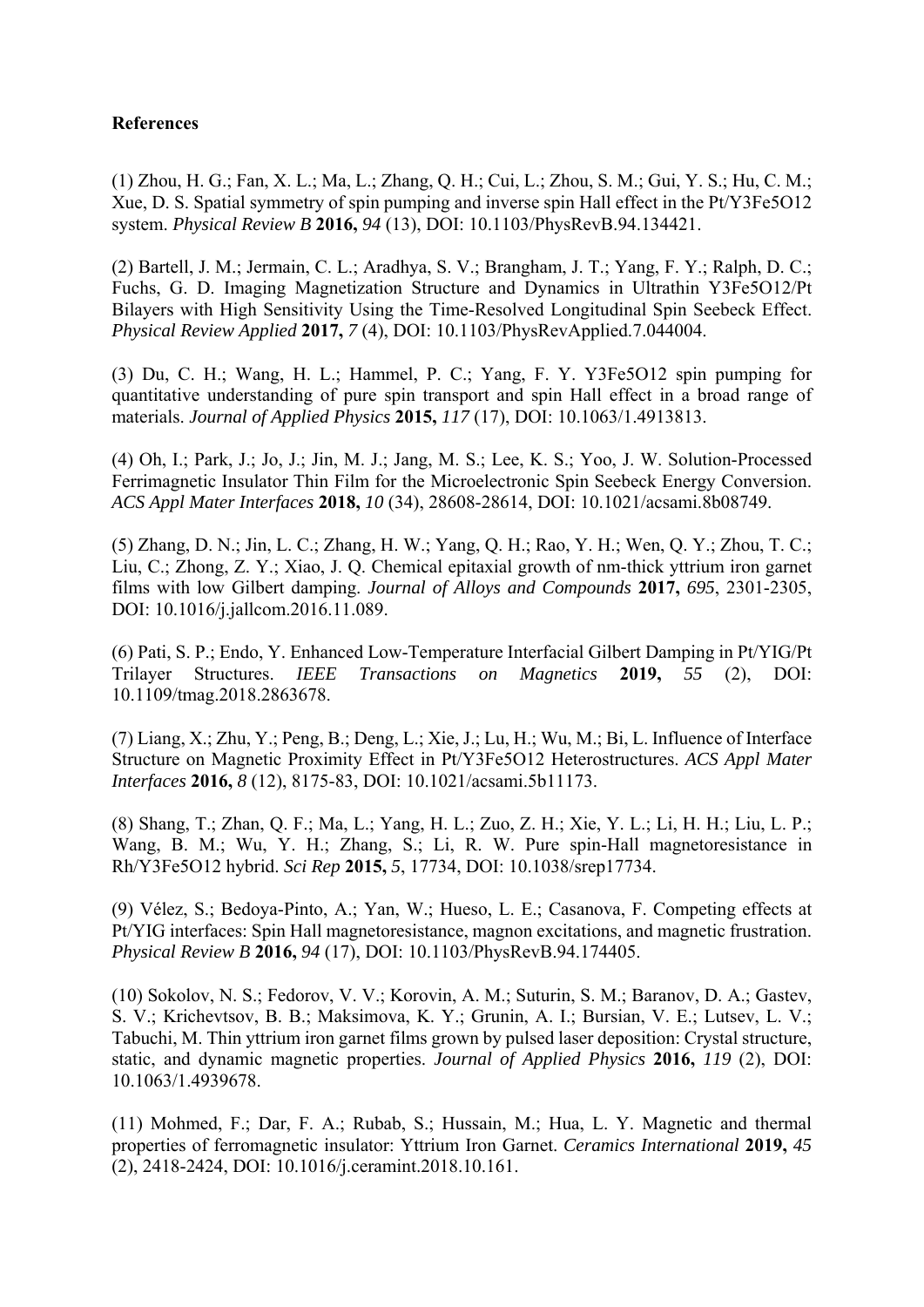(12) Lee, S.; Grudichak, S.; Sklenar, J.; Tsai, C. C.; Jang, M.; Yang, Q.; Zhang, H.; Ketterson, J. B. Ferromagnetic resonance of a YIG film in the low frequency regime. *Journal of Applied Physics* **2016,** *120* (3), DOI: 10.1063/1.4956435.

(13) Farle, M. Ferromagnetic resonance of ultrathin metallic layers. *Reports on Progress in Physics* **1998,** *61* (7), 755-826, DOI: 10.1088/0034-4885/61/7/001.

(14) Zakeri, K.; Lindner, J.; Barsukov, I.; Meckenstock, R.; Farle, M.; von Hörsten, U.; Wende, H.; Keune, W.; Rocker, J.; Kalarickal, S. S.; Lenz, K.; Kuch, W.; Baberschke, K.; Frait, Z. Spin dynamics in ferromagnets: Gilbert damping and two-magnon scattering. *Physical Review B*  **2007,** *76* (10), DOI: 10.1103/PhysRevB.76.104416.

(15) Chaudhuri, U.; Mahendiran, R. Magnetoimpedance Response of a Double-Exchange Metallic Ferromagnet La0.80Sr0.20MnO3. *IEEE Transactions on Magnetics* **2019**, 1-5, DOI: 10.1109/tmag.2019.2902655.

(16) Lotze, J.; Huebl, H.; Gross, R.; Goennenwein, S. T. B. Spin Hall magnetoimpedance. *Physical Review B* **2014,**(17), DOI: 10.1103/PhysRevB.90.174419.

(17) Chaudhuri, U.; Kumari, M.; Mahendiran, R. Indirect Permeability Measurements Using a "Strip Coil" for Co0.6Zn0.4Fe1.7Mn0.3O4. *IEEE Transactions on Magnetics* **2018,** *54* (11), 1-4, DOI: 10.1109/tmag.2018.2841995.

(18) Correa, M. A.; Rosa, W. O.; Melo, A. S.; Silva, E. F.; Della Pace, R. D.; Oliveira, A. B.; Chesman, C.; Bohn, F.; Sommer, R. L. Magnetoimpedance effect in ferrimagnetic insulator yttrium iron garnet films capped by copper. *Journal of Magnetism and Magnetic Materials*  **2019,** *480*, 6-10, DOI: 10.1016/j.jmmm.2019.02.051.

(19) Santos, J. G. S.; Silva, E. F.; Rosa, W. O.; Bohn, F.; Correa, M. A. Role of the spin-orbit coupling on the effective damping parameter in Y3Fe5O12/(Ag,W) bilayers explored through magnetoimpedance effect. *Materials Letters* **2019,** *256*, DOI: 10.1016/j.matlet.2019.126662.

(20) Schaffer, M.; Schaffer, B.; Ramasse, Q. Sample preparation for atomic-resolution STEM at low voltages by FIB. *Ultramicroscopy* **2012,** *114*, 62-71, DOI: 10.1016/j.ultramic.2012.01.005.

(21) Medwal, R.; Gupta, S.; Rawat, R. S.; Subramanian, A.; Fukuma, Y. Spin Pumping in Asymmetric Fe50Pt50/Cu/Fe20Ni80Trilayer Structure. *physica status solidi (RRL) – Rapid Research Letters* **2019,** *13* (10), DOI: 10.1002/pssr.201900267.

(22) Smith, J.; Bejlers, H. G. Ferromagnetic resonance absorption in BaFe12O19, a high anisotropy crystal. *Philips Res. Rep.* **1955,** *10*.

(23) Kumar, A.; Mohapatra, S.; Fal-Miyar, V.; Cerdeira, A.; García, J. A.; Srikanth, H.; Gass, J.; Kurlyandskaya, G. V. Magnetoimpedance biosensor for Fe3O4 nanoparticle intracellular uptakeevaluation. *Applied Physics Letters* **2007,** *91* (14), DOI: 10.1063/1.2790370.

(24) Gupta, S.; Medwal, R.; Kodama, D.; Kondou, K.; Otani, Y.; Fukuma, Y. Important role of magnetization precession angle measurement in inverse spin Hall effect induced by spin pumping. *Applied Physics Letters* **2017,** *110* (2), DOI: 10.1063/1.4973704.